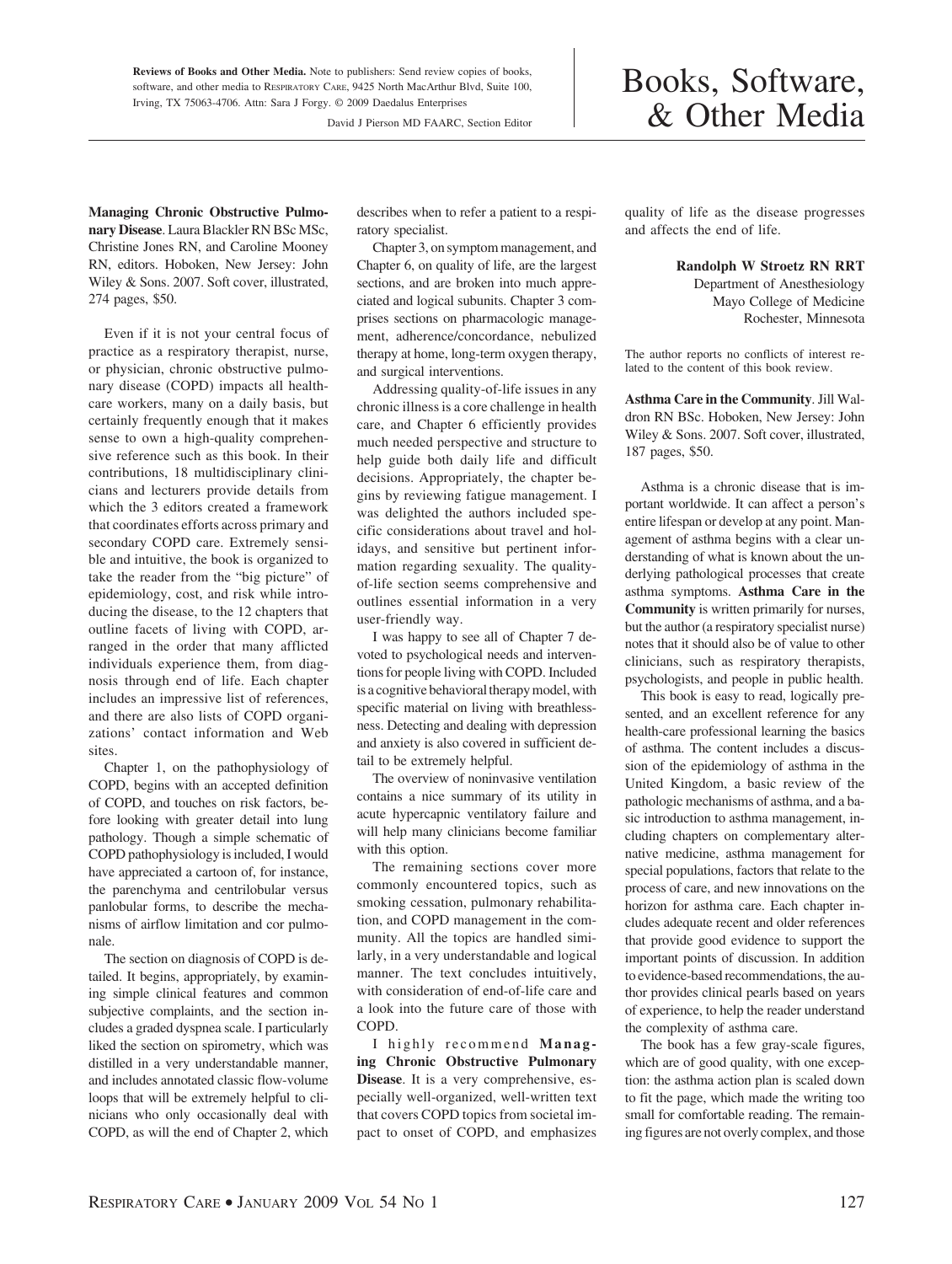that represent anatomical or mechanical structures are accurate depictions with adequate details.

Several case studies are discussed that highlight common problems in the care of persons affected by asthma. The case studies illustrate the value of a holistic approach to disease self-management, consistent with nursing's philosophical underpinnings and theoretical foundations. This approach sensitizes nurses and other health-care providers to the complexity of asthma care, which goes well beyond medical management alone. A holistic approach to the individual and family affected by asthma takes the clinician to the heart of the matter, which is the affected individual and the complex environment in which disease selfmanagement takes place. Based on current research and guidelines, this less traditional approach is essential to achieve quality health care.

The book's title, **Asthma Care in the Community**, is a bit misleading, because the book does not clearly address community care until Chapter 11, where the author describes asthma action plans, the role of the district nurse, and asthma care in nursing homes and schools. It is well recognized that, despite recent advancements in disease-management options, treatment failure due to the interaction of complex individual and environmental factors in the community substantially contributes to asthma morbidity. The value of this book could have been strengthened by presenting more content on evidence-based practices that have proved successful in the community.

The book is primarily focused on asthma care in the United Kingdom, and specifically addresses asthma care based on the 2005 British Thoracic Society guidelines.1 Readers should realize that there have been recent updates to guidelines from the British Thoracic Society (British Guidelines on the Management of Asthma), the Global Initiative for Asthma (GINA Report, Global Strategy for Asthma Management and Prevention),2 and the United States National Heart Lung and Blood Institute (Expert Panel Report 3: Guidelines for the Diagnosis and Management of Asthma).<sup>3</sup> Unfortunately, the author did not provide references to any other guidelines or note that more recent versions may be available. The acknowledgment of additional guidelines and of the ongoing updates of guidelines would benefit readers outside the United Kingdom and help people compare the recommendations of the various guidelines.

Chapter 1 begins with a description of the epidemiology of asthma in the United Kingdom. The incidence, prevalence, morbidity, mortality, and social and economic burden are discussed. To increase the appeal of the book to a broader audience, the author could have compared available global data on asthma epidemiology in adults and children. Limited findings from global studies, such as the International Study of Asthma and Allergies in Childhood, are presented. The author may have decided to limit the discussion to epidemiologic data from the United Kingdom because of the well known methodological difficulties (described in the book) for collecting asthma prevalence data, such as differences in systems of asthma classification, symptom interpretation, and diagnostic criteria. Those issues are critical to interpreting the discrepancies in the asthma epidemiology literature from different countries and communities.

Chapters 2 and 3 provide an excellent abbreviated review of the basic functions of the respiratory system, which provides the foundation for the discussion that follows on the mechanisms of asthma. Although this content can be complex and difficult to understand, it is clear that the author took considerable care to use basic terminology and to state the most complex physiologic and pathologic mechanisms of the respiratory system in easy-to-understand and easy-toread language. A glossary of terms is included at the end of the book.

Chapters 3, 4, and 5 discuss the history of asthma, how to make the diagnosis, and the various classes of asthma medications. The medication review includes indications, mechanisms of action, efficacy, and some of the differences in usage between the pediatric and adult populations. In the section on presentation and diagnosis of asthma the author states that "the physical examination is not helpful unless the patient is exhibiting current signs and symptoms of asthma." On the contrary, the physical examination is important whether the client is symptomatic or not, in that additional clues may be found that aid in diagnostic decision making. For example, it is well established that some persons with asthma have nasal allergies that contribute to asthma exacerbations. Though a person may not have asthma symptoms during the visit, he or she might have symptoms that suggest chronic allergic rhinitis.

In such cases the physical examination may provide evidence of factors that contribute to asthma symptoms that would otherwise go undetected.

The final chapters briefly cover a wide array of topics, such as special populations, complementary alternative therapies, and the role of nurses. Although the author does an excellent job of introducing each topic, there are several that deserved more in-depth coverage. In particular, the last chapter, on the role of nurses, is limited to 2 pages. Although the author describes the role of nurses in other chapters, this final chapter would be an excellent place to summarize all of the information on the role of nursing in asthma care and to further extend the discussion.

Nurses are an essential part of the healthcare team that contributes to positive health outcomes for people with asthma. This section could have better highlighted the evidence-based interventions that nurses implement in concert with other health-care team members to achieve desirable health outcomes. Nurses possess valuable assessment skills that allow them to implement key international guidelines. The 2007 GINA international guidelines suggest that implementation begin with collaboration between diverse professional groups.

Further office visits are often limited to brief encounters with busy clinicians. Little time is available for patient education on asthma self-management. The nurse has a unique opportunity in office settings, hospitals, schools, and other community health settings to provide the additional and often neglected care beyond medical management. The author points out that all patients with asthma should have an office visit that is not focused on an asthma exacerbation. These visits can be coordinated and managed by nurses in the clinic or other healthcare setting, where care can be focused on disease self-management, including goalsetting and support for strategies that prevent exacerbations. Prevention is a foundation of asthma nursing practice and again points to the unique role and value of nursing practice.

In summary, **Asthma Care in the Community** is a good introductory reference for health care professionals. Overall the book provides the most important information for professionals to gain a basic scientific understanding of asthma and asthma management. Although the book has a few opportunities for improvement, the value of the